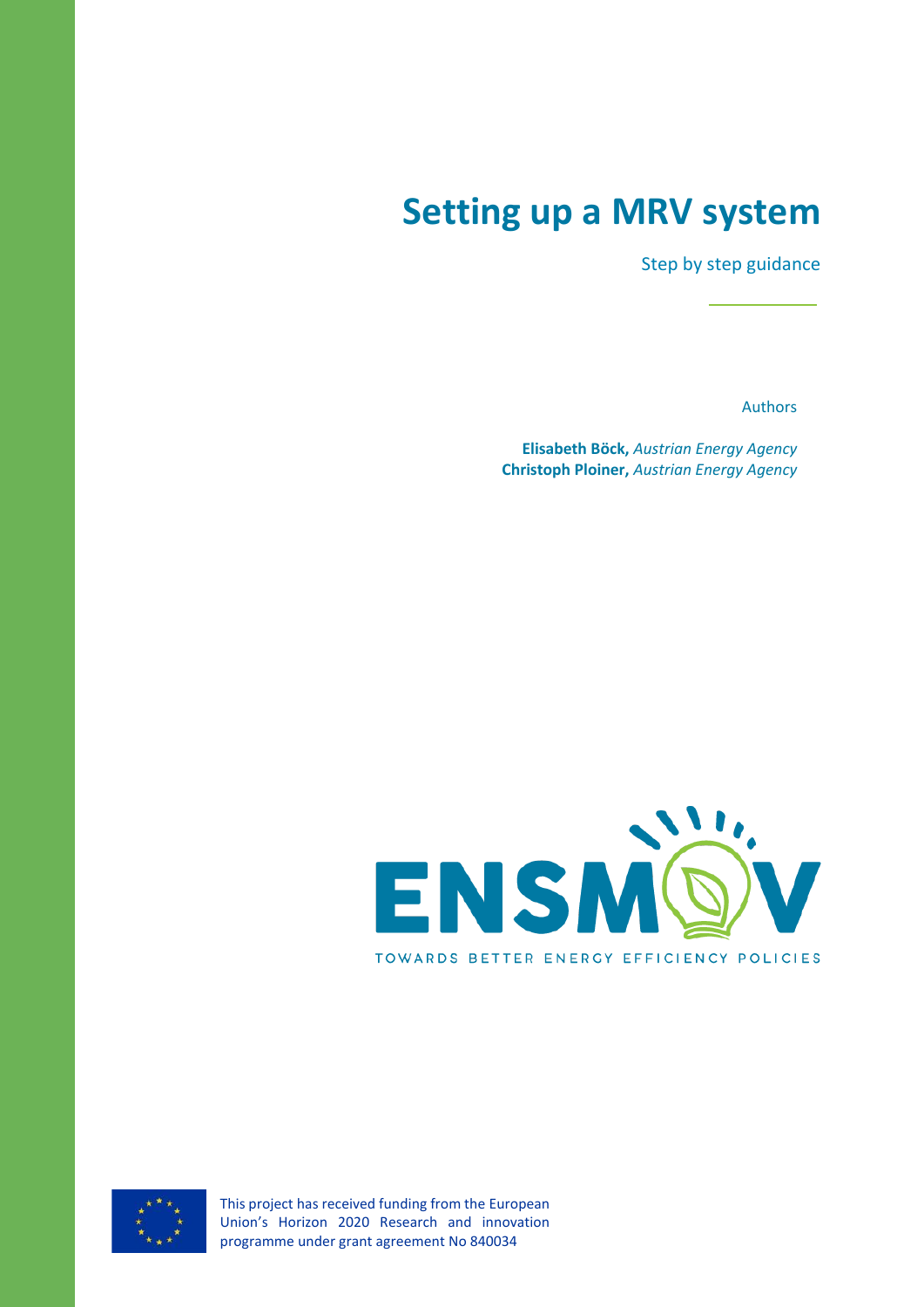

# **Acknowledgments & Disclaimer**

This project has received funding from the *European Union's Horizon 2020 research and innovation programme* under grant agreement No 840034.

Neither the European Commission nor any person acting on behalf of the Commission is responsible for the use which might be made of the following information. The views expressed in this publication are the sole responsibility of the author and do not necessarily reflect the views of the European Commission.

Reproduction and translation for non-commercial purposes are authorised, provided the source is acknowledged.

Report version 1.0, published on November 2021.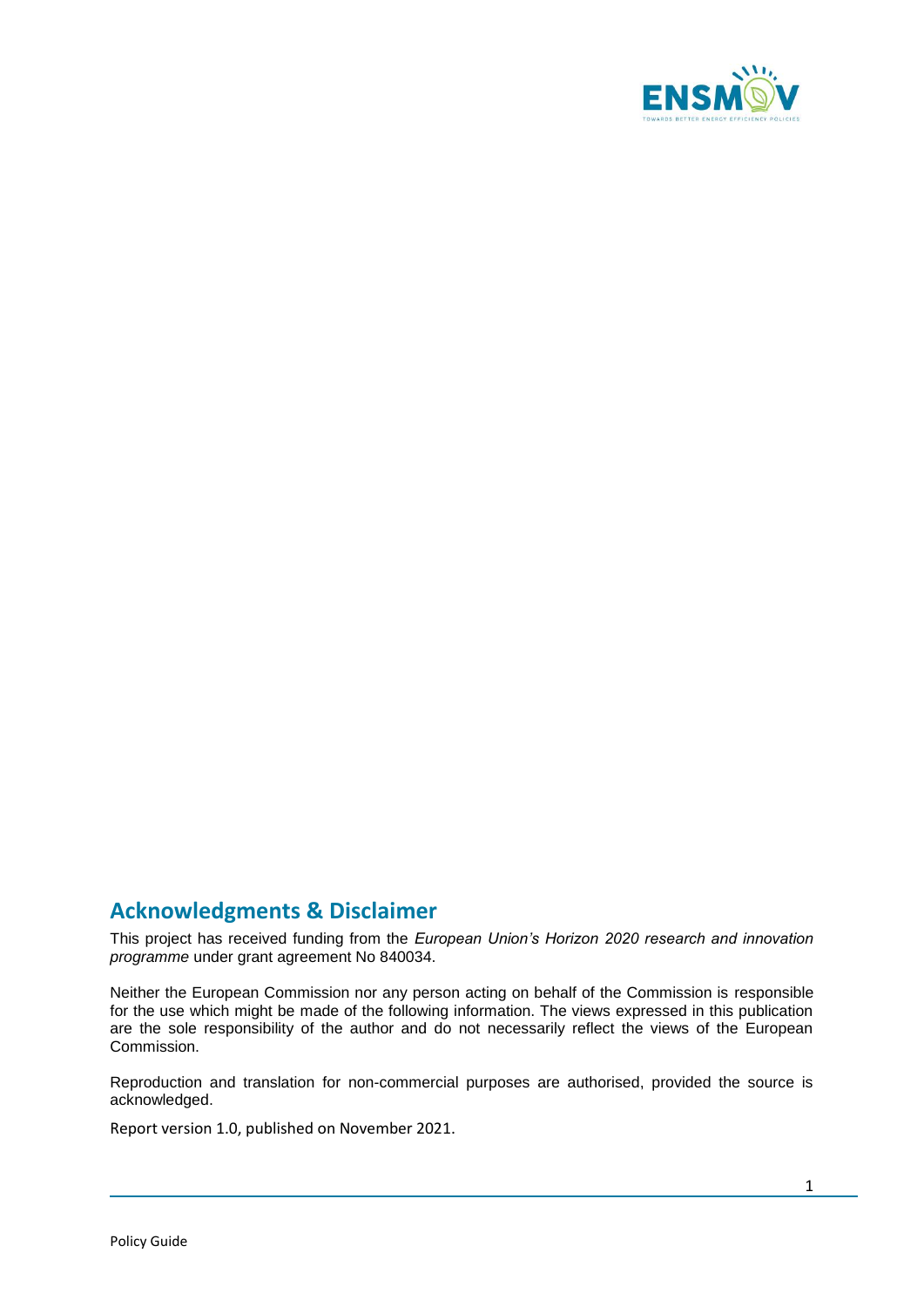

# **Contents**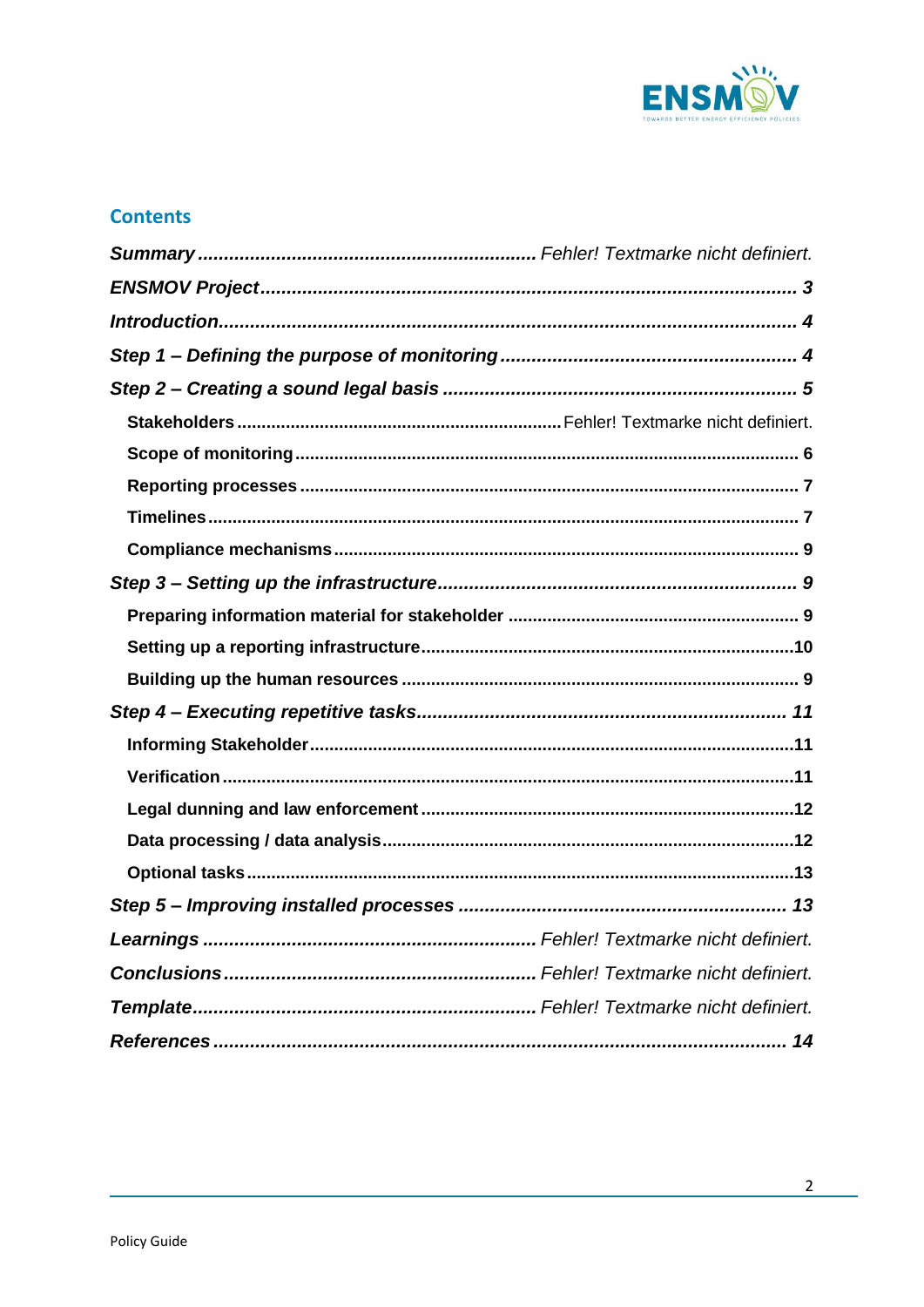

## <span id="page-3-0"></span>**ENSMOV Project**

ENSMOV is an EU-funded project aiming to support public authorities and key stakeholders in 14 Member States represented by its consortium (Austria, Belgium, Bulgaria, Croatia, France, Germany, Greece, Hungary, Italy, Lithuania, Netherlands, Poland, Romania and the UK- and beyond addressing all 28 MS and accession countries) to monitor, revise, improve and complement the design and implementation of their national energy efficiency policies by developing resources on practical and strategic issues arising from the Article 7 EED. ENSMOV follows on from two other very influential projects that have helped to shape Member State policies to address Article 7 requirements of the EED – IEE ENSPOL [\(www.enspol.eu\)](http://www.enspol.eu/) and H2020 MULTEE [\(https://multee.eu/\)](https://multee.eu/).

**ENSMOV has the following strategic objectives** that will deliver impacts beyond the duration of the project: a) To ensure that energy efficiency policies do not only promise, but also realize a major, long term contribution to the energy, environmental, economic and security goals of the EU and MS under the Energy Union; and b) To sustain an active platform and community for knowledge exchange of best practices in policy development and implementation of Article 7 EED policies, strengthening cooperation and improving the dialogue between national policymakers and stakeholders across the EU beyond the project period.

3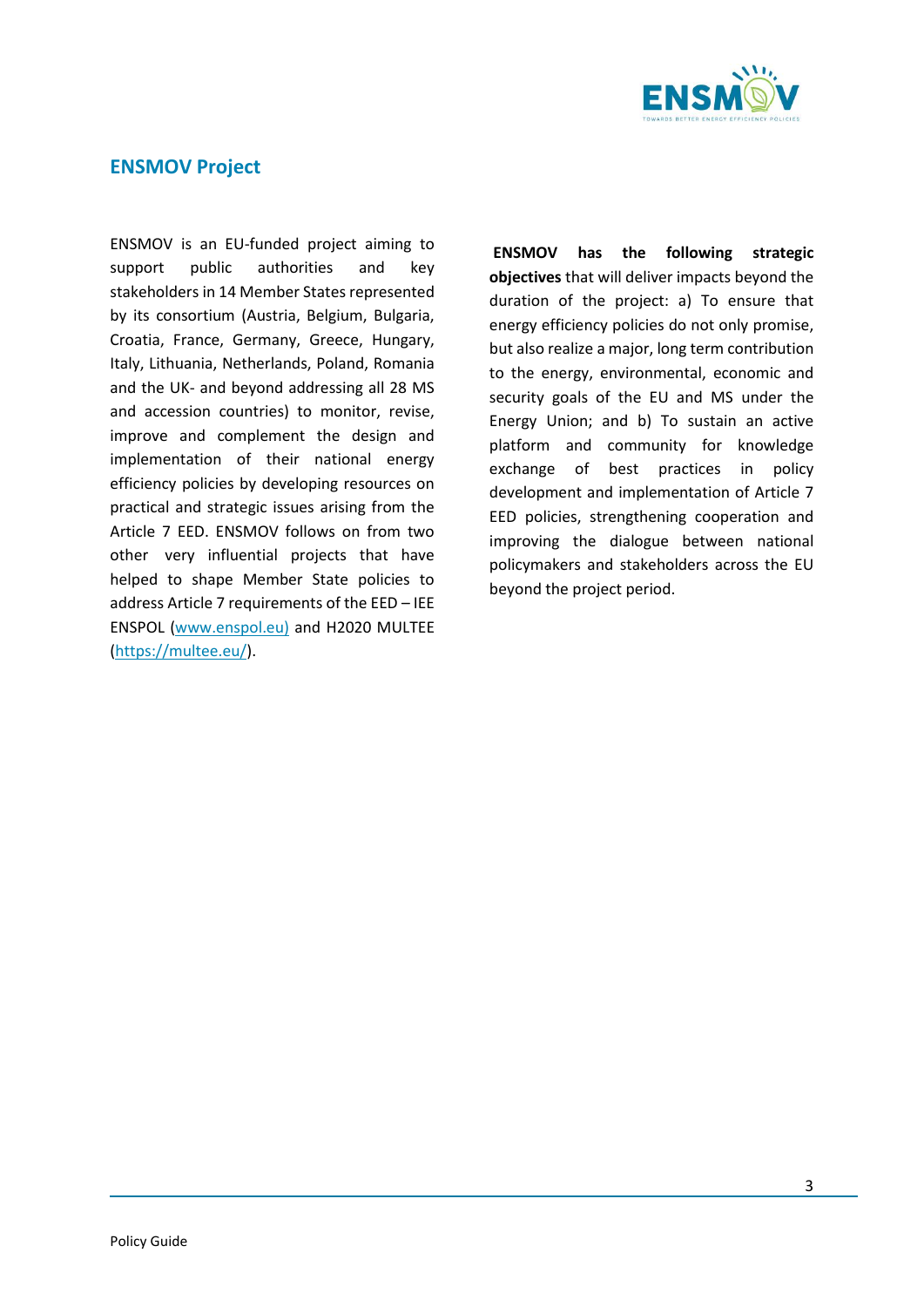

## <span id="page-4-0"></span>**List of abbreviations**

| <b>FAQ</b>    | Frequently asked questions                                                                                                                                |
|---------------|-----------------------------------------------------------------------------------------------------------------------------------------------------------|
| <b>EED</b>    | Energy Efficiency Directive 2012/27/EU amended by Council Directive 2013/12/EU,<br>Directive 2018/844, Directive 2018/2002/EU and Regulation 2018/1999/EU |
| <b>EEO</b>    | Energy Efficiency Obligation Scheme according to article 7a of the Energy Efficiency<br><b>Directive</b>                                                  |
| <b>ENSMOV</b> | Enhancing the Implementation and Monitoring and Verification practices of Energy-<br>Saving Policies under Article 7 of the Energy Efficiency Directive   |
| <b>MRV</b>    | Monitoring, Reporting and Verification                                                                                                                    |
| <b>MS</b>     | Member State                                                                                                                                              |
| <b>NECP</b>   | Integrated national energy and climate plan according to chapter 2 of the Governance<br>Regulation (2018/1999/EU)                                         |

## **Introduction**

This report aims to give an overview of the contents to be considered when setting up a Monitoring, Reporting and Verification (MRV) system for Article 7 of the Energy Efficiency Directive (2012/27/EU – EED). It is based on the report on the parameters of an MRV system (Böck & Ploiner, 2020) and deals with the necessary contents of such a system in the form of a step-by-step guide. An MRV system in the course of the implementation of Article 7 means the demonstrable tracking of additional implemented individual energy saving actions to reduce final energy consumption.

Due to the very broad implementation options for the fulfilment of Article 7 EED, the report refers more to causal relationships than to implementation details of specific policy instruments, even though policy instruments are sometimes used as examples.

The requirements for Member States on MRV are defined in Articles 7, 7a and 7b as well as Annex V of the EED respectively. The recommendations of the European Commission as regards the implementation of the energy efficiency obligation in relation to the EED can be downloaded here: [https://eur-lex.europa.eu/eli/reco/2019/1658.](https://eur-lex.europa.eu/eli/reco/2019/1658)

# <span id="page-4-1"></span>**Step 1 – Defining the purpose of monitoring**

Before starting the design of a MRV scheme, it is important to clarify the aim of monitoring and how the data collected for MRV will be used. While the minimum requirement is the collection of data needed to ensure compliance with the EED, collection of additional data might be helpful for other purposes, for example:

- Monitoring of individual target fulfilment in the EEO / voluntary agreements
- Deeper analysis of the energy savings reported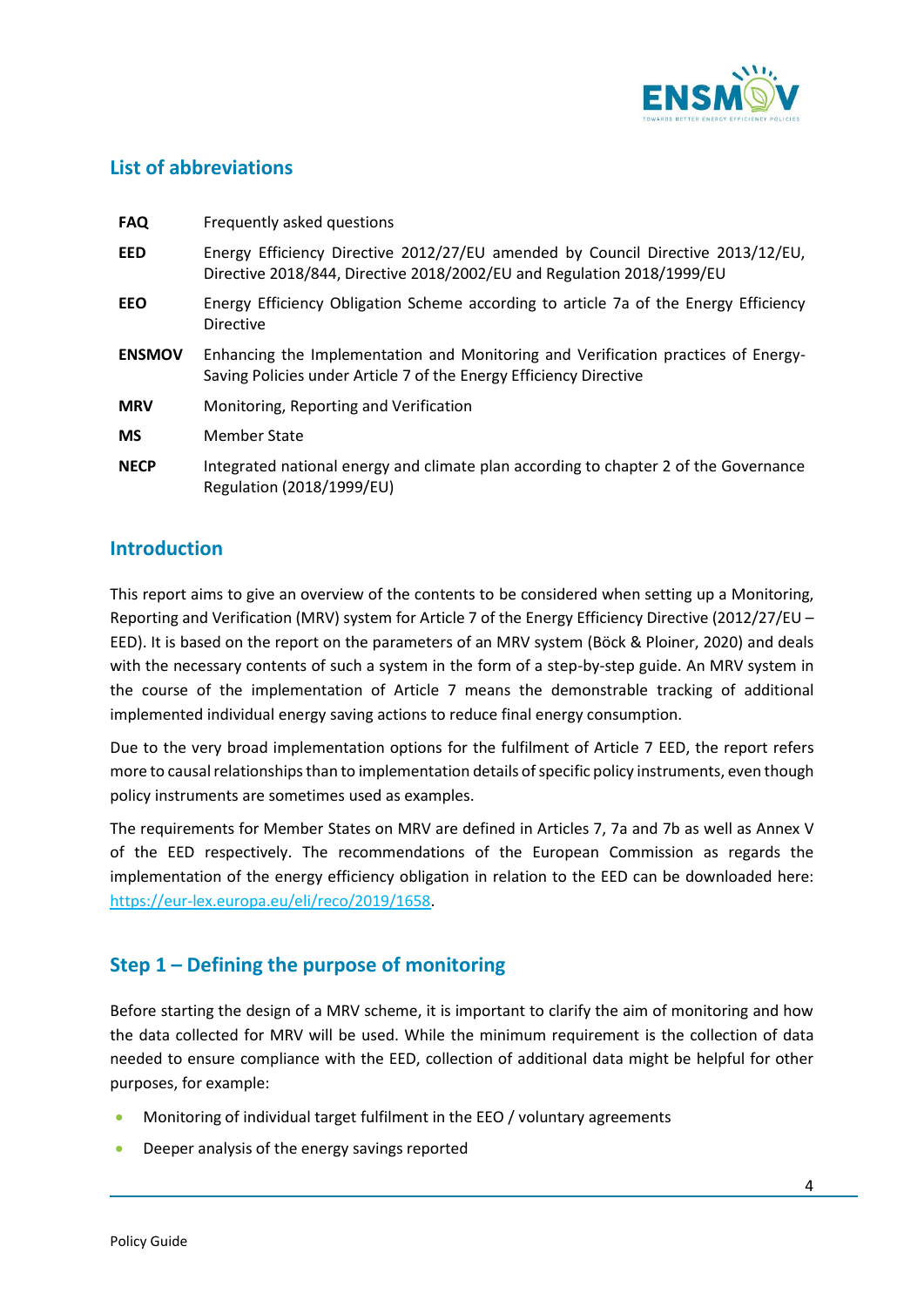

- **Statistical purposes**
- Policy evaluation
- **•** Improvement of policy design

It should be clarified upfront what data and what level of aggregation is needed for the abovementioned tasks. For compliance with the EED, only data on the actual savings achieved and data needed for verification is relevant. Additional data like energy consumption of industrial processes, heat consumption of buildings or efficiencies of specific technologies can help to improve the level of detail of energy balances, or as a benchmark for determining savings potentials. Once the legal framework and technical specifications are set in place, changes are harder to implement and often raise additional costs.

# <span id="page-5-0"></span>**Step 2 – Creating a sound legal basis**

The next step of designing a MRV scheme is the preparation of a sound legal basis. All legal matters should be declared in a law (framework) or subordinate legal documents like regulations or decrees (implementation details). For each aspect in the legal framework, it must be considered whether and how quickly an adjustment may be necessary in the future. While basic specifications are to be laid down in the law, decrees would be more appropriate for contents that will constantly be adapted. The following topics should be defined in detail:

- **•** Target groups
- Scope of monitoring
- Reporting processes (both on national and international level)
- Timeline for monitoring activities
- **Enforcement of compliance**
- Legal character of the communication between the monitoring body and parties reporting savings

Regardless of the topic, the wording should be clear and gaps should be avoided. For this purpose, it is advisable to define use-cases and check these use-cases against the proposed legal framework in order to ensure that the legal framework covers all relevant situations. The creativity of the obligated parties in finding loopholes in rules and regulations should not be underestimated.

The above mentioned topics will be explained in detail in the following sub-chapters.

## Target groups and roles

The target groups and associated roles are to be precisely specified in the legal basis. The following roles are conceivable in the course of fulfilling Article 7 EED:

- Responsible authority
- **•** Monitoring authority
- Verifying institute
- Public bodies (e.g. funding agencies)
- Obligated parties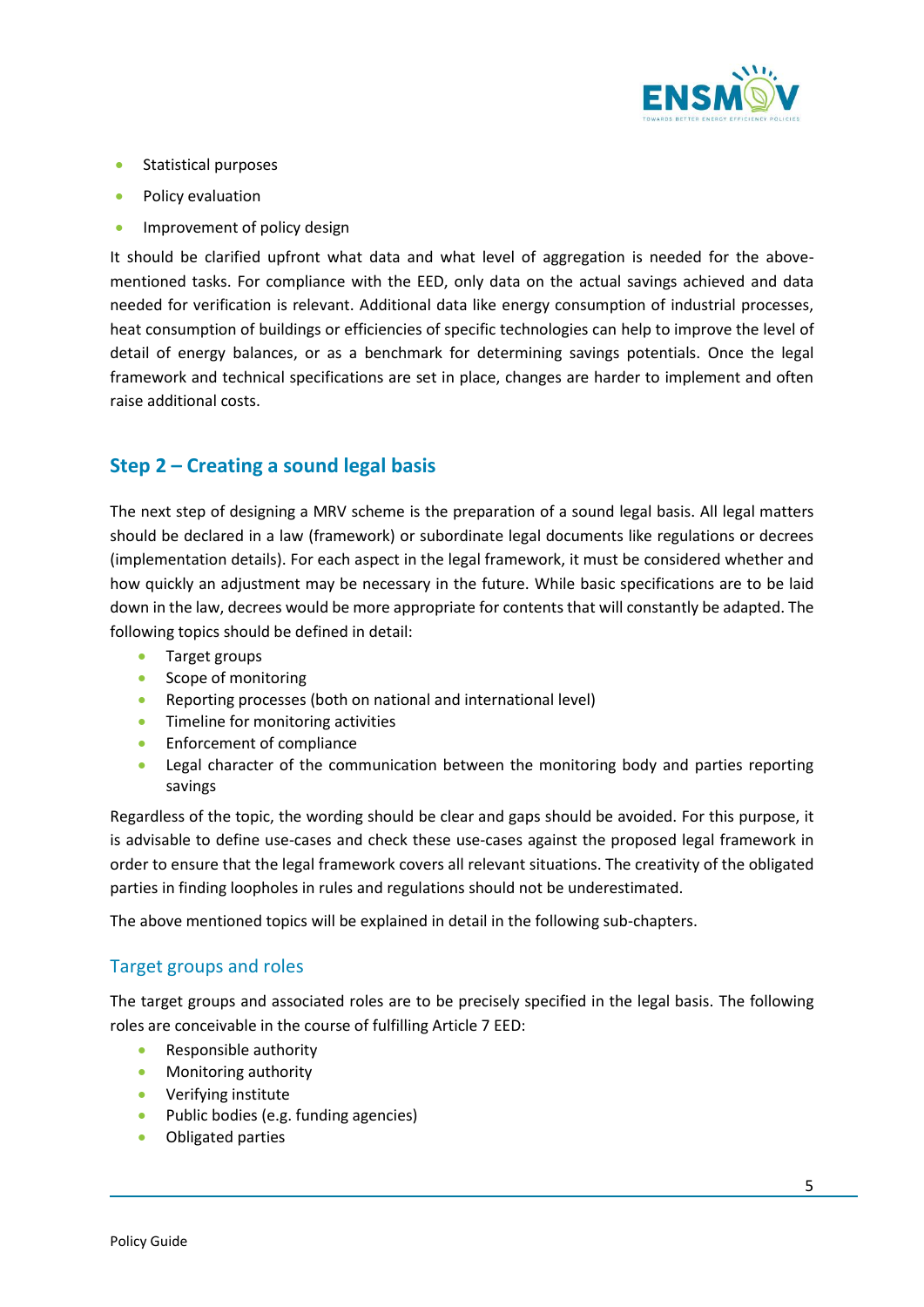

**Energy saving action implementer** 

The monitoring authority requires appropriate technical and legal knowledge of energy efficiency measures and their eligibility for Article 7. The monitoring activities can either be performed by the responsible authority or be outsourced to an external institution. In any case, it is important that the powers, tasks and responsibilities of the monitoring authority are clearly defined in legislation. This also includes data traffic regulations with other authorities (for example, with funding bodies or statistical offices reporting savings or other relevant data) so that all legal tasks can be fulfilled.

In case of alternative measures, the public bodies responsible for the implementation of energy saving actions shall be included in the legislation with regard to tasks and reporting modalities.

In the case of an Energy Efficiency Obligation Scheme (EEO), the conditions of an obligation shall be established, as well as the calculation formula for determining the respective individual obligation of each obligated party. The criteria for determining the obligation must be non-discriminatory, transparent, objective and verifiable. Also rules on the consequences of non-compliance (e.g. penaltie4s) have to be defined.

The action implementer is relevant for the initial allocation of an energy saving action. The legal basis must specify whether the owner of a property or the incentive provider is the action implementer.

## <span id="page-6-0"></span>Scope of monitoring

The overall objective of energy efficiency monitoring is the demonstrable implementation of energy efficiency measures to reduce energy consumption. The individual targets of the different energy efficiency measures can differ significantly, as illustrated in the following target examples:

- Cumulative final energy savings in the years 2021-2030
- **•** Annual final energy savings
- Number of energy services carried out
- Number/Performance of installed high-efficiency equipment
- Number/Performance of equipment subsidized

The measurability of the individual targets is an essential condition for an effective monitoring. Such targets are applied in different policy instruments (EEO, alternative measures) and can be used in combination. When determining the individual targets, it should be noted that in the end, they must be converted into cumulative final energy savings in accordance with Article 7 EED. In any case, the legal framework must clearly specify for all obligated parties which goals must be achieved, to what extent and how they can be achieved. In the legal framework, it is necessary to work out precisely which criteria apply to the crediting of energy-saving actions.

Some Member States provide standardized methods in the form of catalogues for assessing energy saving actions. The advantages of such standardized methods are the reduction of the evaluation effort for implementers, the improvement of legal certainty in the energy saving action market and the simplification of savings verification. A disadvantage of standardized assessments, on the other hand, especially when default values are provided, is the imprecise data collection for individual energy saving actions. When creating a catalogue, attention must be paid to practicability while at the same time taking into account various factors that might influence savings compared to the estimations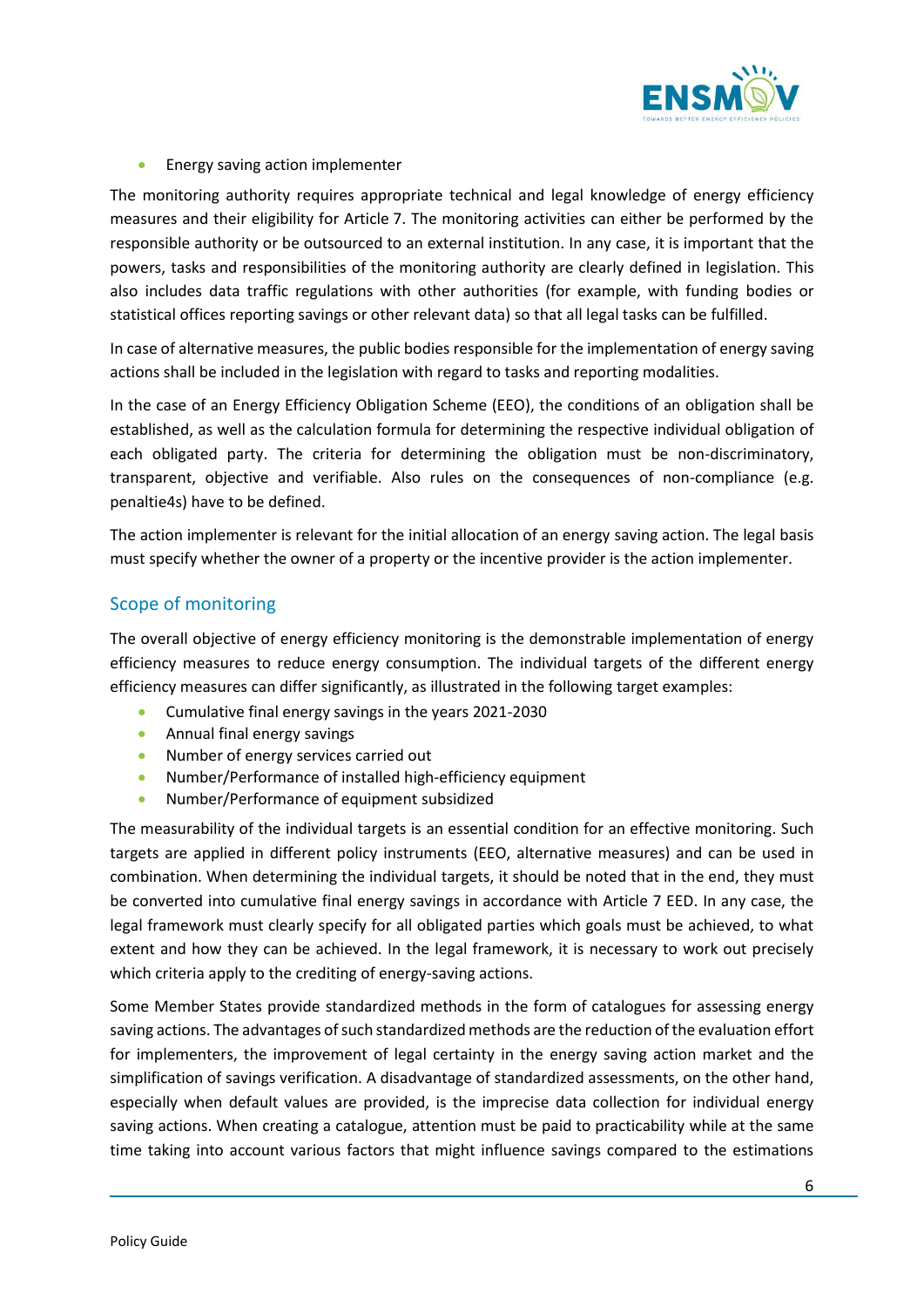

given. This includes – besides the need to carefully consider data sources when defining default values – to clearly define the conditions in which the default values can be applied (e.g. only for a specific building type, for applications up to a certain amount of power, etc.) as well as the consideration of behavioral effects which might occur.

### <span id="page-7-0"></span>Reporting processes

In reporting, a distinction must be made between domestic reporting and reporting to the European Commission.

The reporting of the progress of Article 7 EED to the European Commission is laid down in the Governance Regulation of the Energy Union (2018/1999/EU), which combines the reporting systems of different European Climate regulations. If not already legally established, it is advisable to set up a coordinating body to bring together the reporting of the five dimensions mentioned in the Governance regulation. The monitoring authority has to check the reported energy saving actions and summarize them for the preparation of the progress report.

Domestically, the various energy saving actions from an EEO as well as from alternative measures are to be reported to the monitoring authority. The reporting infrastructure depends on the number of reporters, their affinity with software or online tools and their technical knowledge related to the EED. In the case of alternative measures such as grants, many homogeneous energy saving actions are reported by only a few submitters (subsidy agencies). On the other hand, in the case of an EEO, the number of reporting entities can become significantly high depending on the design of the EEO. The reporting infrastructure may vary between policy instruments or target groups, yet the collection of energy saving actions within a single database is preferable. Other possibilities would be to collect data in the form of spreadsheets, especially in the case of homogeneous energy saving actions.

#### <span id="page-7-1"></span>**Timelines**

There are different aspects to consider when defining a timeline for MRV. The Governance Regulation (European Union, 2018) stipulates the reporting procedure for Member States towards the European Commission: Article 17 (1) states 15 March 2023 and every two years thereafter as the reporting deadline for the status of implementation of the integrated national energy and climate plans (NECP). For the dimension of energy efficiency, this includes – among other – the savings achieved by national energy efficiency obligation schemes and alternative measures pursuant to EED Article 7a and 7b. Annex IX Part 2 (b) of the Governance Regulation further clarifies that for each given reporting year X, the cumulative amount of energy savings achieved through Article 7 EED in the years X-3 and X-2 have to be reported (European Union, 2018).

While the timeframe for national reporting should consider this deadline, other issues have to be taken into account. Most importantly, data availability and sufficient time to collect data needed for verification purposes has to be ensured so obligated parties or public authorities can comply with the reporting deadlines.

For the establishment of suitable reporting deadlines and processing times, it is recommended to draw a time axis in which, starting from the reporting deadline of the NECP, the serial interdependent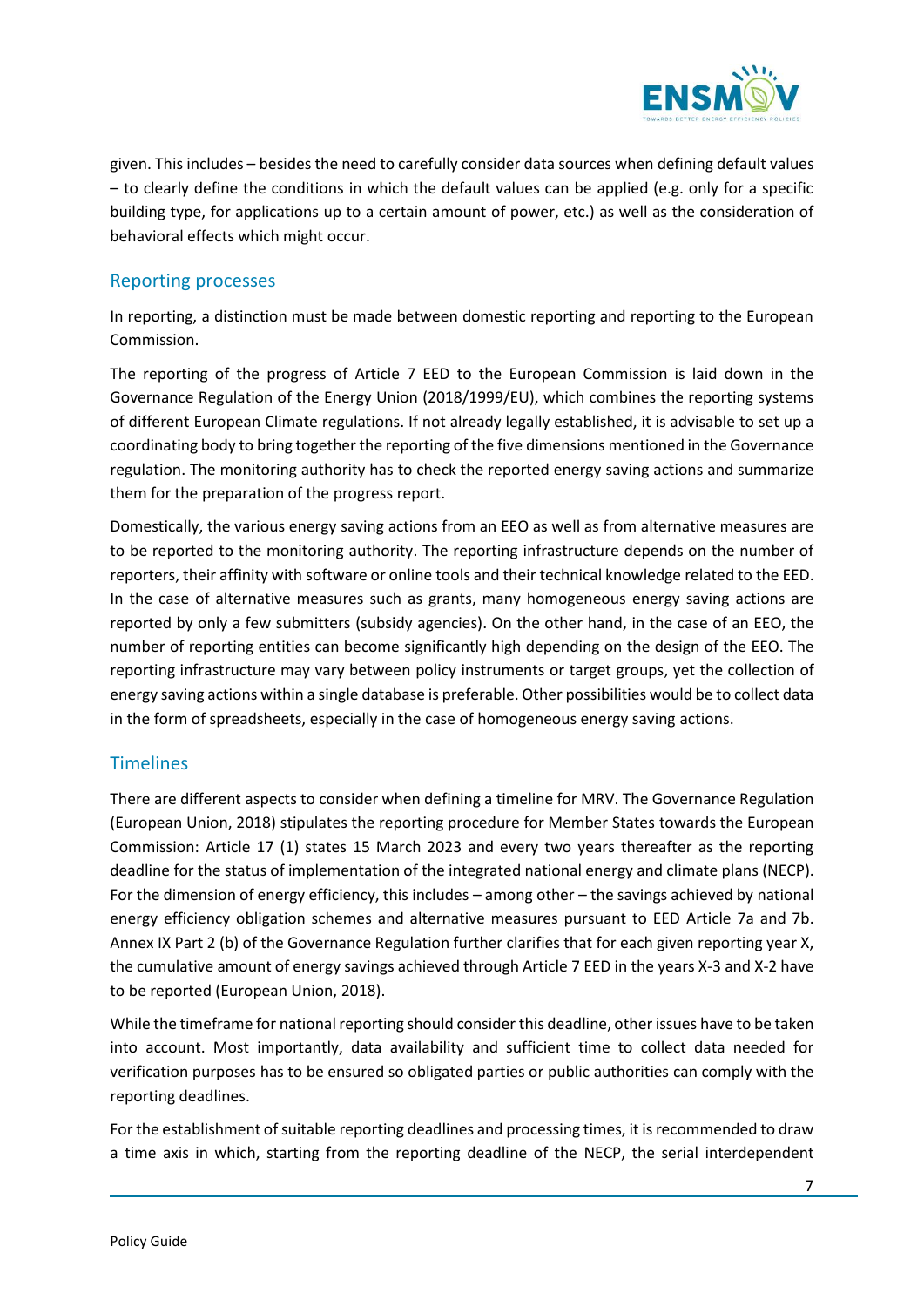

process steps are plotted with their respective durations, taking into account possible delays. [Figure 1](#page-8-0) shows process steps (boxes) and milestones (pluses) that typically occur in MRV on a dimensionless timeline.



**Figure 1: Sequence of process steps for reporting an implemented energy efficiency measure.**

<span id="page-8-0"></span>The first step, "assessment", is usually carried out to determine whether an energy saving action is economically suitable for implementation. In subsidy schemes, these pre-assessments are usually necessary to determine the grant eligibility of a project.

With regard to the implementation of energy savings, the date on which the savings begin to take effect is used. The implementation date is primarily relevant for the allocation of an energy saving action to the respective year. The reporting deadline for energy saving actions should be set in the year after the measure is implemented with a sufficient evaluation or metering period. If ex-post evaluations are allowed, a corresponding time between implementation and reporting is needed.

After the deadline for reporting, the monitoring authority has to check the reported measures for errors in calculation or non-alignment with requirements of the EED. Depending on the characteristics of the control mechanisms, a corresponding time slot must be provided for this purpose. Additional time slots, which should not be underestimated, are needed for the subsequent submission of proof of implementation and statements on saving evaluations. The time required for these tasks depends on the structure of the actors in the market (action implementer, obligated parties). At the end of the verification process, the savings are to be corrected accordingly.

The next step is to prepare the reported and verified data for the NECP. The time required for data preparation and data analysis depends on the degree of digitalisation of the reported energy saving actions. Some time is needed when it comes to quality assurance, especially in case several institutions are involved in the reporting process.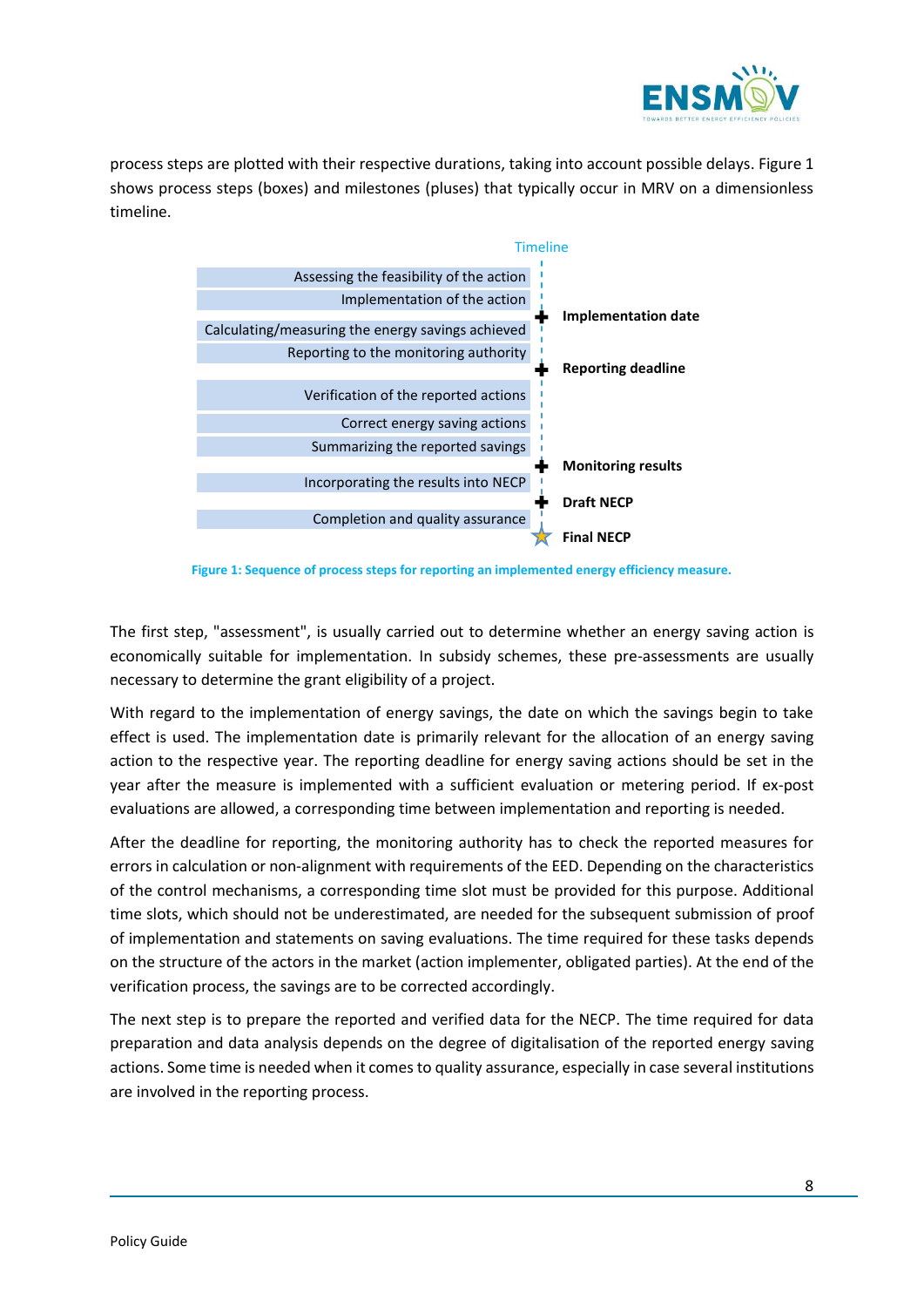

## <span id="page-9-0"></span>Compliance mechanisms

It is necessary to clearly define who is responsible for enforcing compliance. The relevant authority should be able to act based on appropriate, legally established power. Unclear definitions might lead to unnecessary legal complications both for the relevant authorities as well as reporting parties. Additionally, legal definitions should also include elaborations on appropriate sanctions in the case of non-compliance.

Appropriate sanctions require a balance between the effectiveness of the threat of punishment to ensure compliance with the obligations and economic viability, as it cannot be assumed that every incorrect declaration is intentional. In addition, adequacy means that the amount of the sanction depends on the relevant obligation, which can be divided as follows:

- Self-declaration on individual obligations (e.g. energy sales, employees)
- Reporting of energy saving actions
- Calculation of energy saving actions
- Formal errors (missing deadlines, incorrect optional information)
- Insufficient target fulfilment

Without appropriate penalties, EEO and voluntary agreements cannot function properly, as noncompliant parties would gain a competitive advantage.

# <span id="page-9-1"></span>**Step 3 – Setting up the infrastructure**

Before processing the monitoring tasks, the following preparatory work is required:

- **Building up the human resources**
- Setting up a reporting infrastructure
- Preparing information material for stakeholders

Preparatory activities require lead times that should not be underestimated and cause additional expenses that should be taken into account when setting up an MRV system.

#### <span id="page-9-2"></span>Building up the human resources

Sufficient qualified personnel is needed for the preparatory work and at least for the following regular tasks:

- Dissemination of information material / explanatory work for stakeholders
- Verification of reported data (data to determine the individual obligation, energy saving actions)
- Analysis of reported data as well as the preparation of visualisations and reports

The development of standardised evaluation methods can be an additional task of the monitoring authority.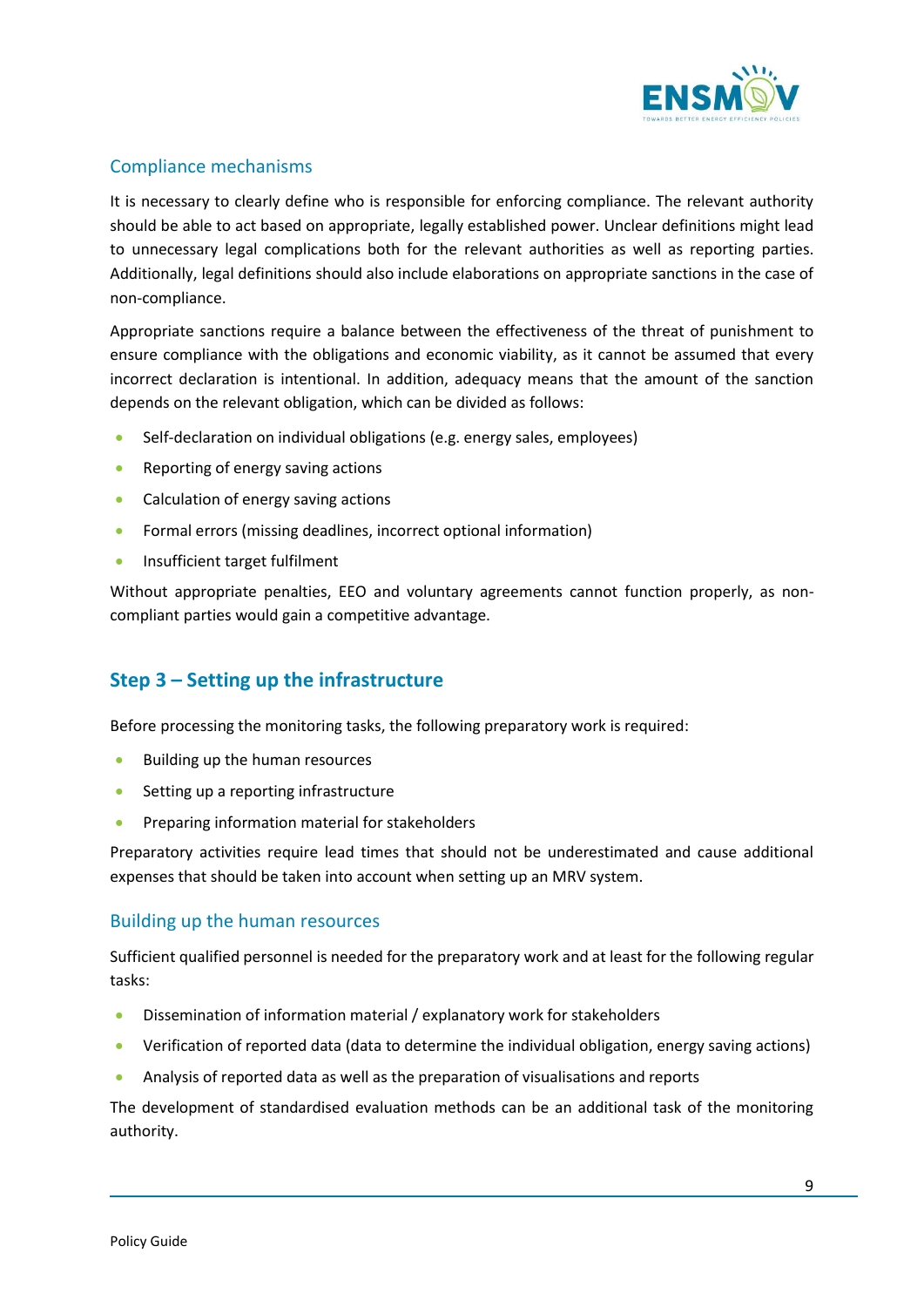

For the above-mentioned tasks, a build-up phase with increased time and resource requirements is to be expected in addition to the continuous and repetitive activities. In addition, reporting deadlines also cause peak workloads for the administrators in the monitoring authority.

The increased demand of human resources in the start-up phase can be smoothed out by longer lead times. The problem of peak loads can be eased by postponing other work that can be deferred.

Depending on the allowed energy efficiency measures for Article 7, technical knowledge is required in addition to detailed legal knowledge on the EED.

### <span id="page-10-0"></span>Setting up a reporting infrastructure

The design of the reporting infrastructure depends on several factors:

- Number of reporting entities (Reasonable costs for establishing)
- Expertise of the reporting entities (Complexity of application)
- Purpose of the monitoring (Level of detail of the requested data)
- Available tools/applications (Interfaces)
- Data protection requirements (Corporate secrets, personal data)

The more entities are obliged to report, the simpler the reporting interface should be designed. However, a user-friendly interface also means higher costs, because in addition to the extra effort for the design, security mechanisms (sanity checks, cross checks) have to be programmed for most input fields.

The reporting infrastructure ranges from spreadsheets to online databases. Spreadsheets have the advantage that they can be created and  $-$  if necessary  $-$  changed quickly. However, the greater the number of responses and the more detailed the reports, the greater the effort required to compile and evaluate such spreadsheets. Especially in case many actions or measures are reported, automatic detection algorithms can help to identify potential false entries more easily and therefore decrease the amount of time needed for verification.

Different reporting infrastructures can be set up for different policy instruments (EEO, Subsidy Scheme, Taxation, etc.). For example, online databases can be provided for individual reporting and spreadsheets for aggregated reports. However, in the end, the different formats have to be merged again with additional effort, which is why it is recommended to set up a single database to gather all reports. A majority of the MS have already established an IT-based tool for MRV which also helps to reduce double counting risks (European Commission, 2016, p. 40).

If reporting is done via an online database, it also makes sense to collect corresponding proof of implementation via this database. In return, however, this leads to a lot of company and personal data being stored in this database. As a consequence, this means that data protection must be given a very high priority when setting up an online solution. Data protection includes the security of data against access by unauthenticated persons, as well as the recording of data changes to prevent fraud and, last but not least, the safeguarding of data in the event of a physical breakdown (e.g. of the server).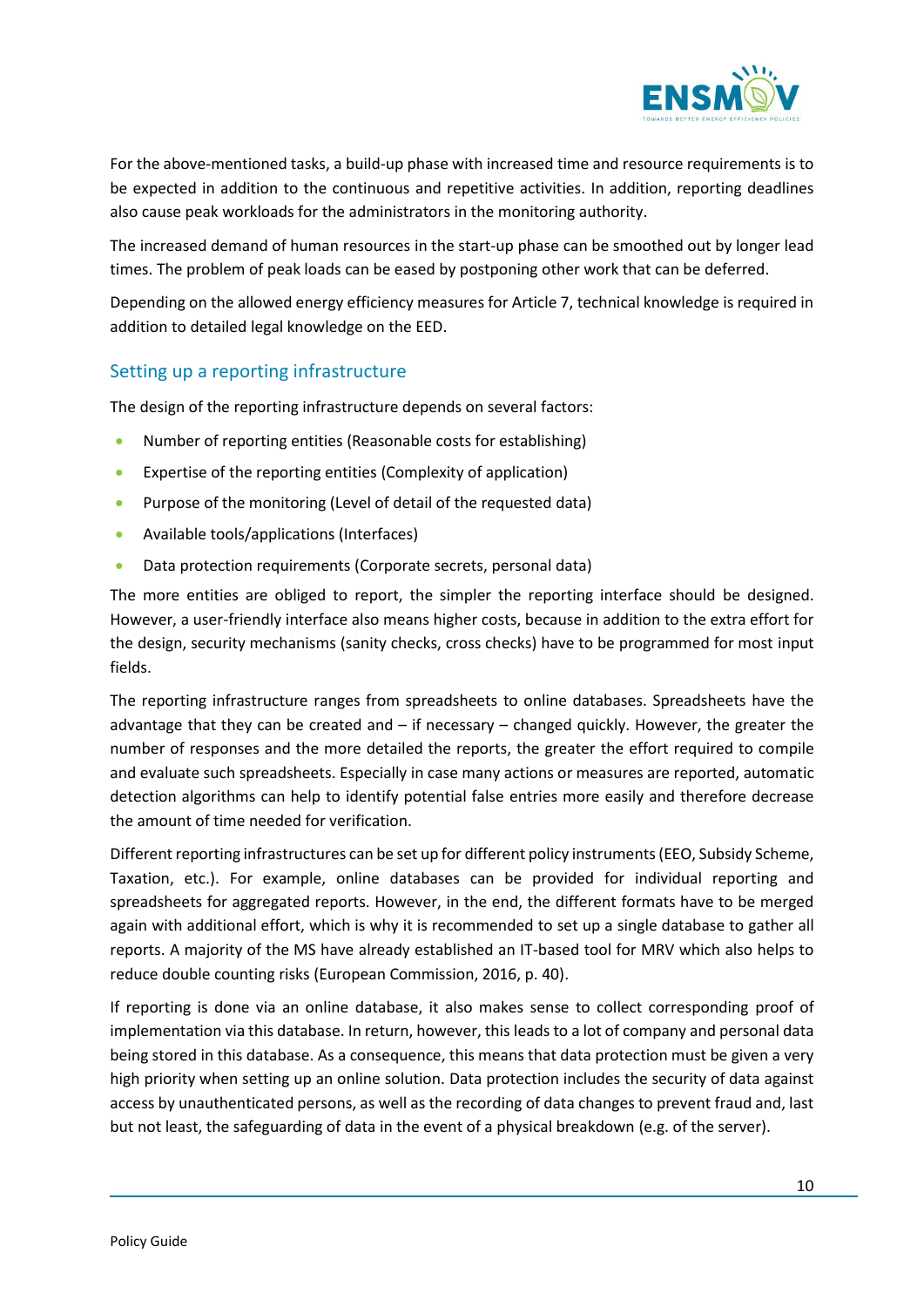

The implementation of helpful features, such as automatic target achievement reports, can significantly reduce the burden on obligated parties. For a better understanding of the required functions in the reporting infrastructure, it is helpful if the reporting processes are tested (i.e. playing through use cases) in advance, if necessary in cooperation with the obligated parties.

The amount of data to be stored should not be underestimated. Both for an online database and for the distribution and collection of tables, large amounts of data have to be factored in.

## Preparing information material for stakeholder

The preparation of easily understandable information material for stakeholders, ideally featuring exemplary cases leads to a reduction in the effort required for clarification, as well as reducing misunderstandings among obligated parties and the number of legal proceedings. The prepared info texts can also be used as standard answers for requests (FAQs). It is recommendable to structure the information material according to tasks and obligations, so that stakeholders can search for the desired content in a focused way.

It can be very helpful for stakeholders to directly refer to the legal basis in all texts describing the tasks and obligations.

# <span id="page-11-0"></span>**Step 4 – Executing repetitive tasks**

Once the infrastructure has been set up, the continuous and repetitive activities can be performed. These activities include informing stakeholders, analyzing and processing of reported data as well as enforcing the law.

#### <span id="page-11-1"></span>Informing Stakeholder

Standard activities include the continuous updating of explanations, FAQs and web pages, as well as an answering service (e.g. hotlines) for urgent requests. Further support for stakeholders can be the distribution of newsletters, press releases and participation in various events on the topic of energy efficiency.

#### <span id="page-11-2"></span>Verification

The objective of the verification is to identify and to correct faulty reports. According to paragraph 5 of article 7a EED and paragraph 2 of article 7b EED Member States have to implement a verification of a statistically significant proportion and representative sample of energy efficiency improvement measures. It is important to decide whether a certain degree of inaccuracy should be allowed or whether 100% of all entries should be checked.

In addition to the verification of the reported energy efficiency measures, other declarations (e.g. energy sales) should be verified as well.

The monitoring of individual target achievement in EEO and voluntary agreements should also not be underestimated. As soon as the reporting deadline for energy saving actions has expired and a savings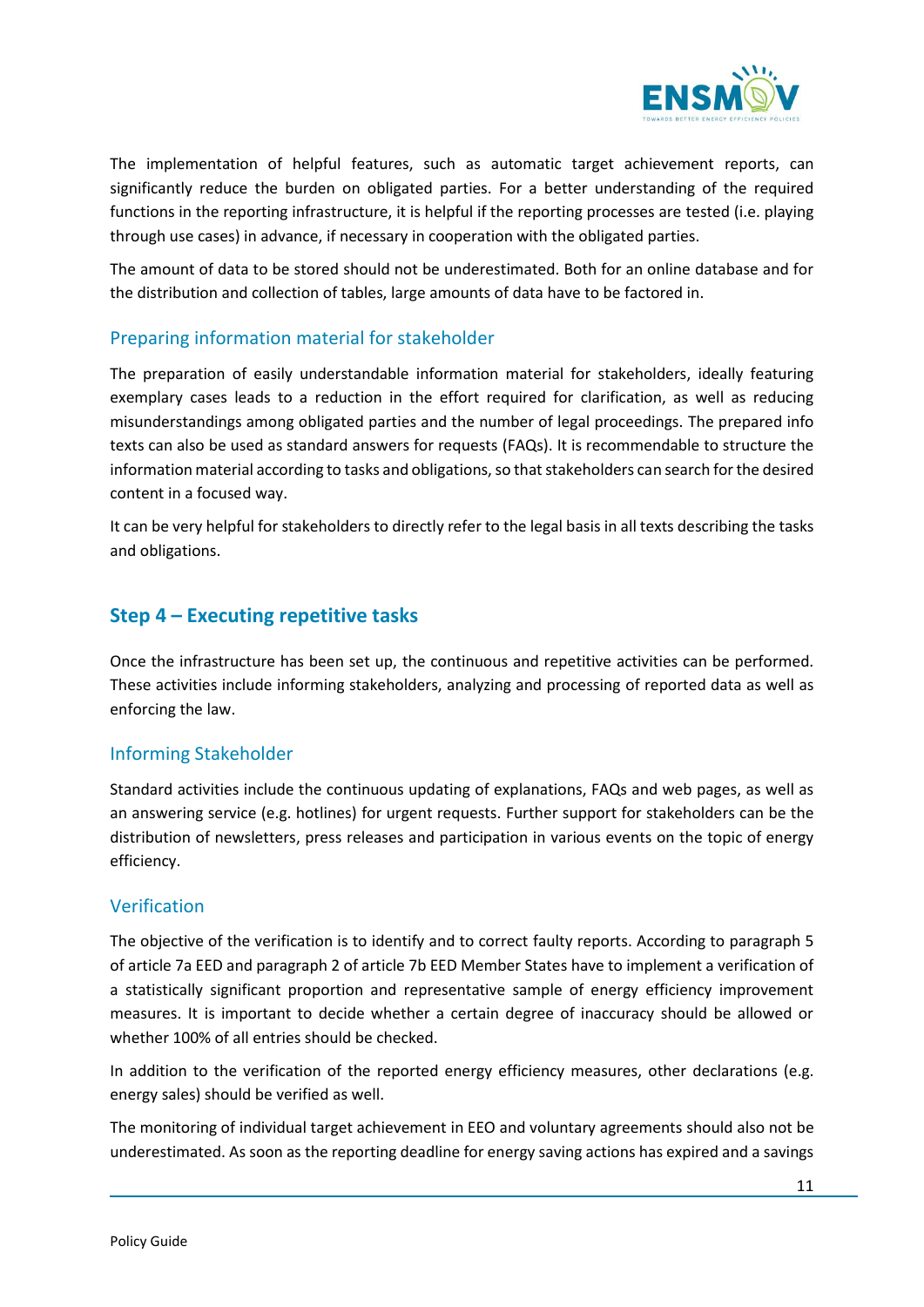

deficit has been reached, an obligated party must be notified of corresponding sanctions. This action, in turn, triggers monitoring of progress towards sanctions compliance.

Verification can be roughly divided into the following categories:

- Desktop checks
	- Plausibility checks
	- In-depth checks
- On-site checks
	- Audits
	- Plant inspections

Desktop check use all data collected in the reporting infrastructure and compares this data with other data sources if necessary. While plausibility checks mainly identify scale and obvious errors, in-depth checks analyze all sources of error of an individual reported action (formal, eligibility, calculation methodology, data sources, evidence). Checklists can make in-depth checks more efficient and consistent.

On-site inspections should above all have a deterrent effect.

#### <span id="page-12-0"></span>Legal dunning and law enforcement

In the event that incorrect entries are detected, as well as in the event of misreporting or noncompliance with targets, an appropriate reminding system and, if necessary, penalty prosecution are required. Accurate documentation should be emphasized at the beginning of verification activities so that less effort is required to investigate violations in the event of prosecutions.

Considering an opportunity to comment before initiating prosecution proceedings can significantly reduce the administrative burden, as misunderstandings can be cleared up in advance. For direct communication with the reporting entities, it is advisable to keep a contact list and keep it up to date.

If the monitoring authority has no powers to enforce penalties, then there needs to be a standardized procedure for reporting to the appropriate authorities as well as data traffic regulations.

#### <span id="page-12-1"></span>Data processing / data analysis

The reported energy saving measures are to be aggregated and prepared for the reporting to the European Commission. For the purpose of reporting fulfilment of Article 7 EED, the reported measures are to be converted into final energy savings. The higher the requirements for visual representations of the results, the more working hours have to be calculated for the preparation of the reports.

In addition to the aggregation of reported savings, impacts of implemented measures on other policy interests (national energy consumption, national economy, renewable share, etc.) can be assessed.

If two or more energy efficiency measures target the same energy saving actions, any double counting must be cleared before the final energy savings can be reported to the European Commission. Double counting can be avoided in advance if the policy instruments prevent crediting in other instruments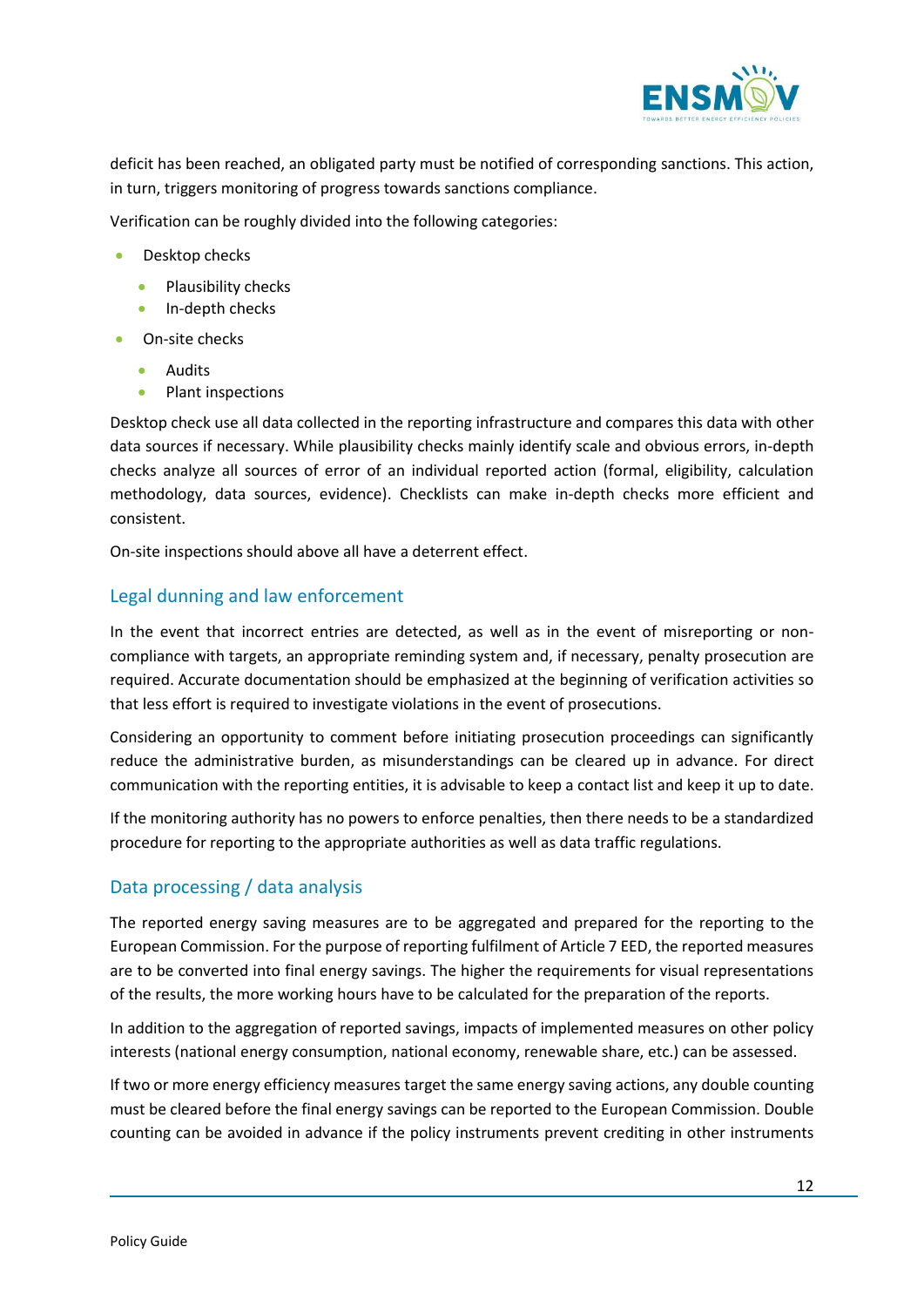

(e.g. that energy saving action cannot use several support systems at the same time). Another option to clear double counting is to use a correction factor that makes deductions to the aggregated energy savings equal to the uncertainties.

## <span id="page-13-0"></span>Optional tasks

A Member State may provide the monitoring authority with other tasks that also serve to improve energy efficiency. Exemplary tasks can be:

- **•** Compliance checks of the Energy Audit obligation
- Checking the energy service providers with regard to fulfilment of the qualification.
- Development and adaption of standardized energy saving calculation methodologies
- Pre-checks for planned energy saving actions
- **•** Further evaluation of the reported micro data for national purposes (providing information for energy balances, policy design, potential analyses, ...)
- <span id="page-13-1"></span>**•** Improving reporting platform

# **Step 5 – Improving installed processes**

The regular activities of the monitoring authority should include tasks for the improvement of various MRV processes. Not only for the direct processes in the monitoring authority but also for feedback to legislators or regulators. One of the objectives of the improvement should be to reduce the administrative burden.

Feedback from target groups regarding the processes and the reporting platform should be collected and analyzed at regular intervals and implemented if applicable and economic feasible. Significant changes may trigger additional budget requirements, especially in regard to IT-infrastructure.

It must be taken into account that obligated parties need sufficient lead time to be able to react to significant changes. Sometimes obligated parties are happy with non-optimal situations as long as they are stable.

In 2018, Austria launched a comprehensive evaluation process (BMK, 2018) on the EEO and the effectiveness of the Energy Efficiency Act. Several interactive workshops were held with different stakeholders to identify problem areas and possible solutions. The outcome of the evaluation process was that particular priorities were set for the amendment of the Energy Efficiency Act, such as reducing the administrative burden of providing evidence of energy saving actions.